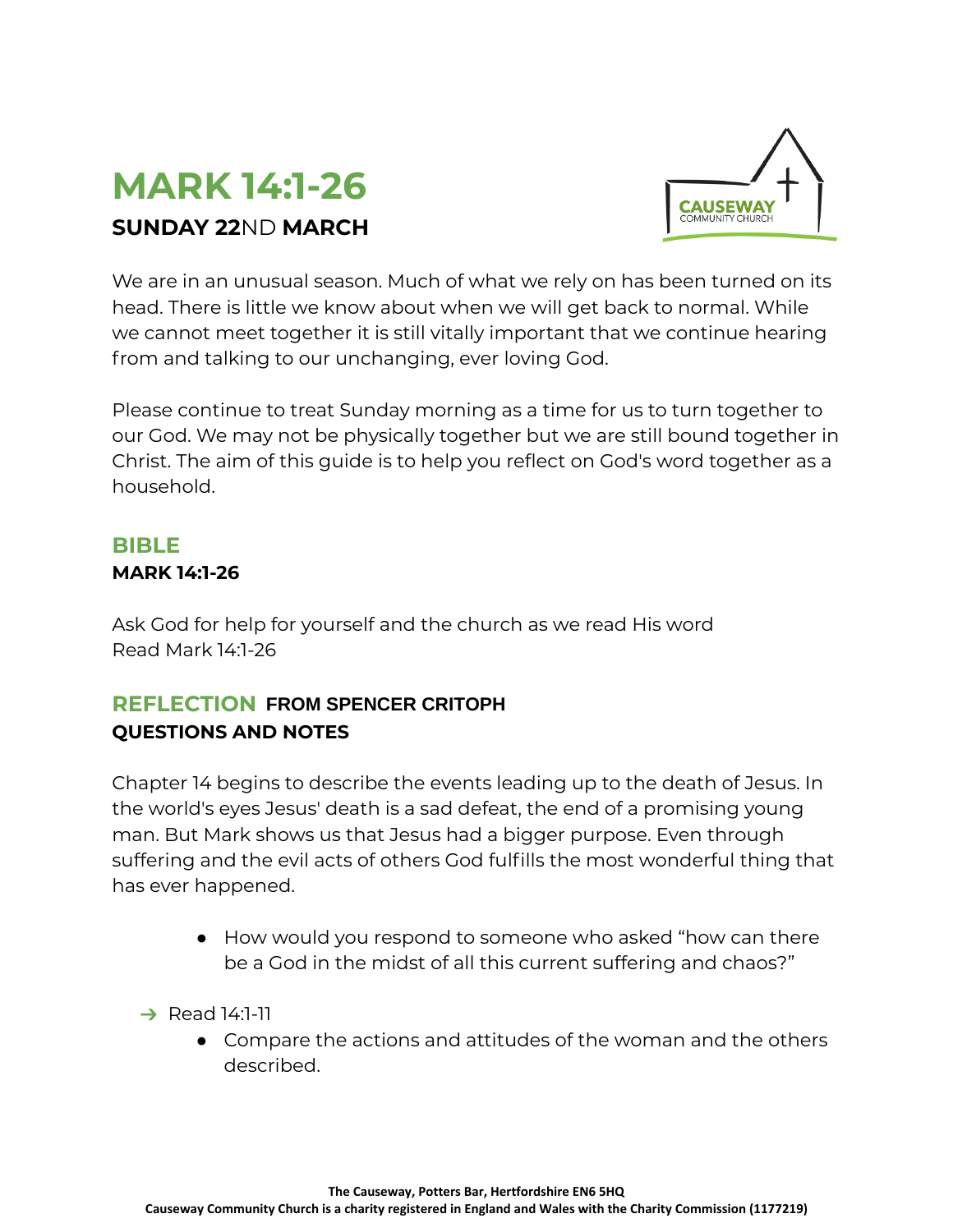- $\bullet$  Jesus shows he knows about his death. What is unusual about the way he handles this knowledge?
- Care for the poor is incredibly important. The Gospel is described as good news to the poor (Isa 61:1; Luke 4:16,21). Yet here something seems more important. What is that?
- **→ Read 14:12-21** 
	- Why is it significant that this happens around the time of the passover?
	- Jesus is about to die and yet Jesus is in complete control of the whole situation. How do we see that he is in control?
	- Even betrayal is not outside of God's plan. What did Jesus know this betrayal would lead to? How do we see that in the passage?
	- How would the disciples be feeling? What would they be thinking?
- $\rightarrow$  Read 14:22-26
	- Jesus knows he is about to die and so institutes a meal for us to remember and participate in his body and his blood. How do we see that he knows the purpose of his death? (v22-25)
	- Read Jeremiah 31:31-34. How will the new covenant be different from the old?
- $\rightarrow$  Summarise and Apply
	- What in this passage leads us to worship Jesus?
	- What do we learn about ourselves from this passage? How does it lead us to give thanks or repent?
	- How does this passage cause us to reflect on our current times of confusion?
	- How might this help us share the good news with our friends and neighbours who don't know Jesus?